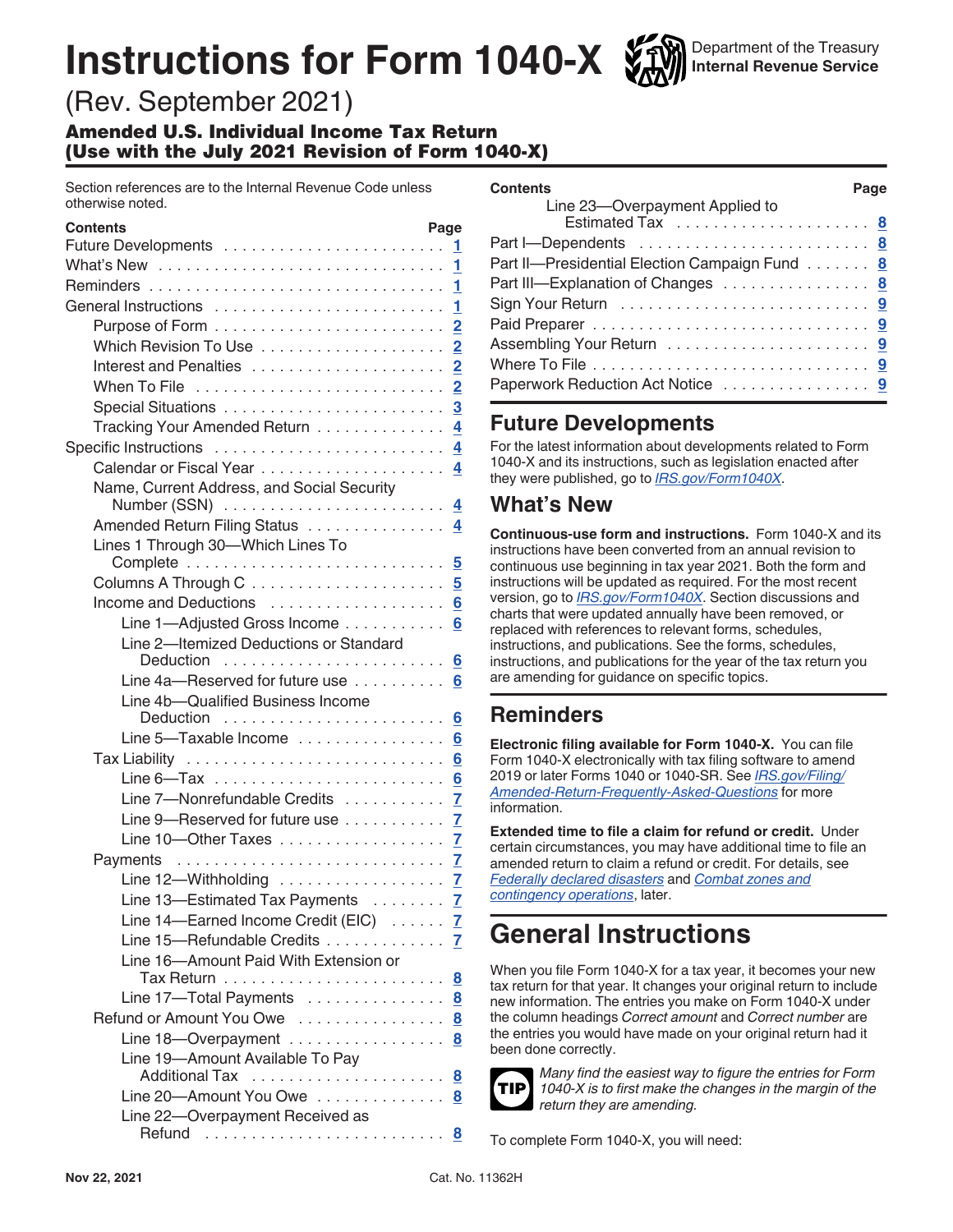<span id="page-1-0"></span>• Form 1040-X and these separate instructions;

• A copy of the return you are amending (for example, 2020 Form 1040), including supporting forms, schedules, and any worksheets you completed;

• Additional supporting forms, schedules, and any worksheets for the return you are amending that you will need to complete to show your changes;

• If applicable, a new Form 1040, 1040-NR, or 1040-SR for the return you are amending (see *Resident and nonresident aliens*  below);

• Notices from the IRS on any adjustments to that return; and

• Instructions for the return you are amending. If you don't have the instructions, you can find them online at *[IRS.gov/Forms](https://www.irs.gov/formspubs)*. To obtain the instructions for a prior year return, go to *[IRS.gov/](https://www.irs.gov/forms-instructions) [Forms](https://www.irs.gov/forms-instructions)* and click on the link for prior year instructions under "Other Options." You can also order paper copies of the instructions for your return at *[IRS.gov/OrderForms](https://www.irs.gov/orderforms)* or by calling 800-829-3676.

## **Purpose of Form**

Use Form 1040-X to do the following.

• Correct Form 1040, 1040-SR, or 1040-NR.

• Make certain elections after the prescribed deadline (see Regulations sections 301.9100-1 through -3 for details).

• Change amounts previously adjusted by the IRS. However, don't include any interest or penalties on Form 1040-X; they will be adjusted accordingly.

• Make a claim for a carryback due to a loss or unused credit. However, you may be able to use Form 1045, Application for Tentative Refund, instead of Form 1040-X. For more information, see *[Loss or credit carryback](#page-2-0)* under *When To File*, later, and the discussion on carryback claims under *[Special](#page-2-0) [Situations](#page-2-0)*, later.

File a separate Form 1040-X for each year you are amending. If you are changing your federal return, you may also need to change your state return.

**Resident and nonresident aliens.** Use Form 1040-X to amend Form 1040-NR. Also use Form 1040-X if you should have filed Form 1040 instead of Form 1040-NR, or vice versa.

To amend Form 1040-NR, or to file the correct return, do the following.

• Enter your name, current address, and social security number (SSN) or individual taxpayer identification number (ITIN) on the front of Form 1040-X.

• Don't enter any other information on page 1. Also don't complete Parts I or II on page 2 of Form 1040-X.

• Enter in Part III the reason why you are filing Form 1040-X. • Complete a new or corrected return (Form 1040, 1040-SR, 1040-NR, etc.).

• Across the top of the new or corrected return, write "Amended."

• Attach the new or corrected return to the back of Form 1040-X.



*If you file Form 1040-X claiming a refund or credit for more than the correct amount, you may be subject to a penalty of 20% of the disallowed amount. See* Penalty for erroneous claim for refund or credit *under* Interest and Penalties*, later.*

**Don't** file Form 1040-X if you are requesting only a refund of penalties and interest or an addition to tax that you have already paid. Instead, file Form 843, Claim for Refund and Request for Abatement.

**Don't** file Form 1040-X to request a refund of your share of a joint overpayment that was offset against a past-due obligation of your spouse. Instead, file Form 8379, Injured Spouse Allocation. But if you are filing Form 1040-X to request an

additional refund after filing Form 8379, see *[Injured spouse](#page-3-0)  [claim](#page-3-0)* under *Special Situations*, later.

# **Which Revision To Use**

Use the July 2021 revision of Form 1040-X to amend 2019 and later tax returns, until a later revision is issued. Use these instructions with the July 2021 revision of Form 1040-X.

If you are amending a 2018 or earlier tax return, use the prior revision of this form and instructions both dated January 2020. All revisions are available at *[IRS.gov/Form1040X](https://www.irs.gov/forms-pubs/about-form-1040x)*.

## **Interest and Penalties**

**Interest.** The IRS will charge you interest on taxes not paid by their due date, even if you had an extension of time to file. The IRS will also charge you interest on penalties imposed for failure to file, negligence, fraud, substantial valuation misstatements, substantial understatements of income tax, and reportable transaction understatements. Interest is charged on the penalty from the due date of the return (including extensions).

**Penalty for late payment of tax.** If you don't pay the additional tax due on Form 1040-X within 21 calendar days from the date of notice and demand for payment (10 business days from that date if the amount of tax is \$100,000 or more), the penalty is usually 1/2 of 1% of the unpaid amount for each month or part of a month the tax isn't paid. The penalty can be as much as 25% of the unpaid amount and applies to any unpaid tax on the return. This penalty is in addition to interest charges on late payments. You won't have to pay the penalty if you can show reasonable cause for not paying your tax on time.

**Penalty for erroneous claim for refund or credit.** If you file a claim for refund or credit in excess of the correct amount, you may have to pay a penalty equal to 20% of the disallowed amount, unless you had reasonable cause for the claim. The penalty won't be figured on any part of the disallowed amount of the claim on which accuracy-related or fraud penalties are charged.

**Penalty for frivolous return.** In addition to any other penalties, the law imposes a penalty of \$5,000 for filing a frivolous return. A frivolous return is one that doesn't contain information needed to figure the correct tax or shows a substantially incorrect tax because you take a frivolous position or desire to delay or interfere with the tax laws. This includes altering or striking out the preprinted language above the space where you sign. For a list of positions identified as frivolous, see Notice 2010-33, 2010-17 I.R.B. 609, available at *[IRS.gov/irb/](https://www.irs.gov/irb/2010-17_IRB#NOT-2010-33) [2010-17\\_IRB#NOT-2010-33](https://www.irs.gov/irb/2010-17_IRB#NOT-2010-33)*.

**Other penalties.** Other penalties can be imposed for negligence, substantial understatement of income tax, reportable transaction understatements, and fraud. See Pub. 17, Your Federal Income Tax, for more information.

## **When To File**

File Form 1040-X only after you have filed your original return. You may amend your original return by filing Form 1040-X more than once, as long as each Form 1040-X is filed timely. Generally, for a credit or refund, you must file Form 1040-X within 3 years (including extensions) after the date you filed your original return or within 2 years after the date you paid the tax, whichever is later. If you filed your original return early (for example, March 1 for a calendar year return), your return is considered filed on the due date (generally April 15). However, if you had an extension to file (for example, until October 15) but you filed earlier and we received it on July 1, your return is considered filed on July 1. The time limit for filing a claim for credit or refund on a Form 1040-X can be suspended for certain people who are physically or mentally unable to manage their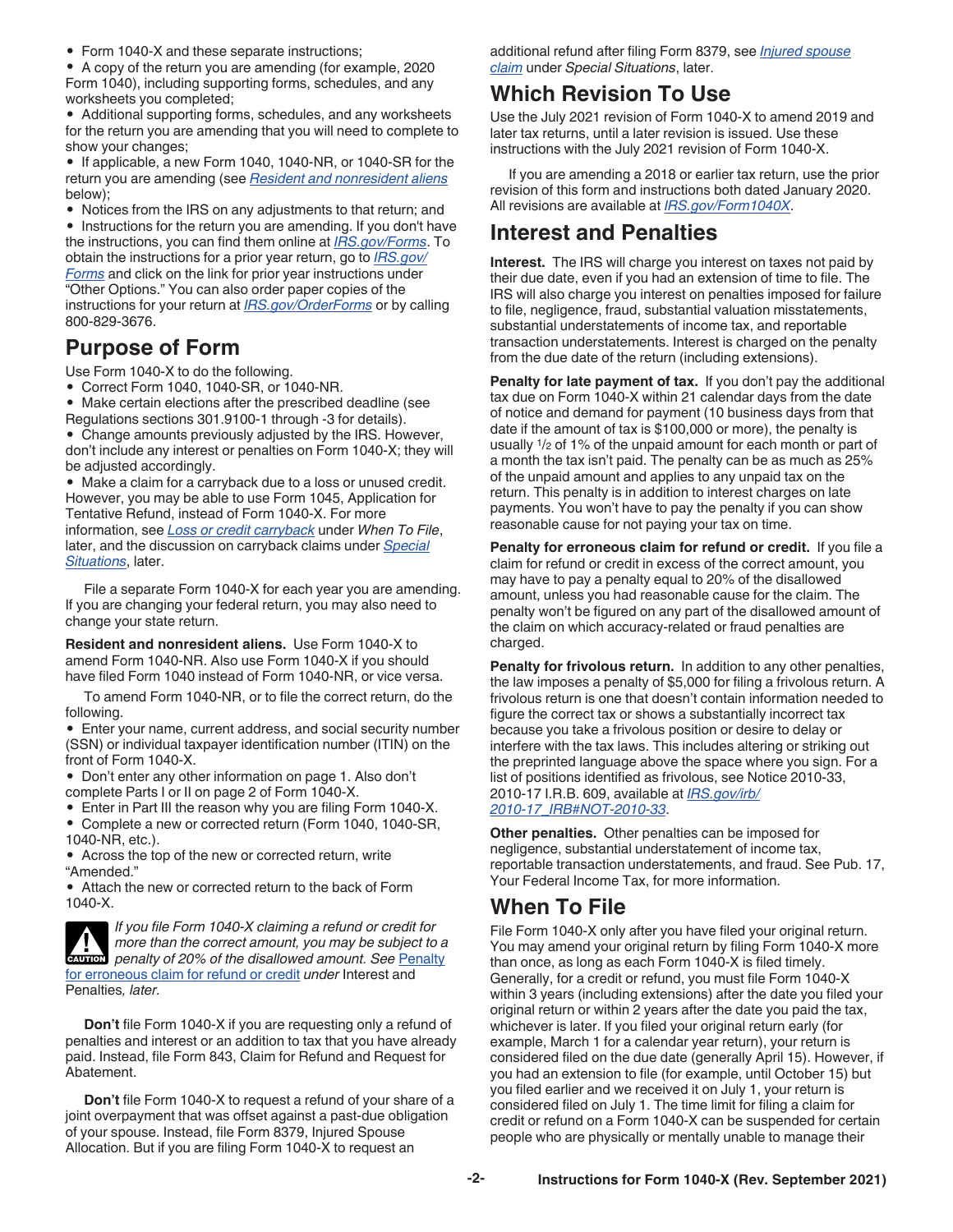<span id="page-2-0"></span>financial affairs. For details, see Pub. 556, Examination of Returns, Appeal Rights, and Claims for Refund.



**Federally declared disasters.** If you were affected by a federally declared disaster, you may have additional time to file a claim for credit or refund on your amended return. See Pub. 556 and *[IRS.gov/Businesses/Small-Businesses-Self-Employed/](https://www.irs.gov/businesses/small-businesses-self-employed/disaster-assistance-and-emergency-relief-for-individuals-and-businesses) [Disaster-Assistance-and-Emergency-Relief-for-Individuals-and-](https://www.irs.gov/businesses/small-businesses-self-employed/disaster-assistance-and-emergency-relief-for-individuals-and-businesses)[Businesses](https://www.irs.gov/businesses/small-businesses-self-employed/disaster-assistance-and-emergency-relief-for-individuals-and-businesses)* for details.

**Combat zones and contingency operations.** The due date for claiming a credit or refund on your amended return may be automatically extended when you are in, or are hospitalized as a result of injuries sustained in, a combat zone or contingency operation. For more details, see Pub. 3, Armed Forces' Tax Guide.

**Bad debt or worthless security.** A Form 1040-X to claim a credit or refund based on a bad debt or worthless security must generally be filed within 7 years after the due date of the return for the tax year in which the debt or security became worthless. For more details, see section 6511.

**Foreign tax credit or deduction.** A Form 1040-X to claim or change a foreign tax credit or deduction for foreign taxes must generally be filed within 10 years from the due date for filing the return (without regard to any extension of time to file) for the year in which the foreign taxes were actually paid or accrued. For details, see Pub. 514, Foreign Tax Credit for Individuals. This extended period for filing Form 1040-X applies **only** to amounts affected by changes in your foreign tax credit or deduction. See the Instructions for Form 1116 for more information.

If you are filing Form 1040-X to carry back your unused foreign tax credit, follow the procedures under *Loss or credit carryback* next.

**Loss or credit carryback.** File **either** Form 1040-X or Form 1045 to apply for a refund based on either an overpayment of tax due to a claim of right adjustment under section 1341(b)(1) or the carryback of a net operating loss (but see *Net operating losses* below), an unused general business credit, or a net section 1256 contracts loss. If you use Form 1040-X, see the special instructions for carryback claims in these instructions under *Special Situations*, later. A Form 1040-X based on a net operating loss or capital loss carryback or a credit carryback must generally be filed within 3 years (for carryback of a foreign tax credit or deduction, 10 years) after the due date of the return (including extensions) for the tax year of the net operating loss, capital loss, or unused credit. If you use Form 1045, you must file the claim within 1 year after the end of the year in which the loss, credit, or claim of right adjustment arose. For more details, see the Instructions for Form 1045.

*Net operating losses.* If you choose to file an amended return to claim a refund based on a net operating loss, you must file an amended return for the tax year to which you are carrying back a net operating loss. Write or type "Carryback Claim" at the top of page 1 of Form 1040-X if you are claiming a loss or credit carryback. See section 172 for information. See Pub. 225, Farmer's Tax Guide, for information on farming losses.

**Reducing a casualty loss deduction after receiving disaster-related grant.** You must file Form 1040-X by the due date (as extended) for filing your tax return for the tax year in which you received the grant.

## **Special Situations**



*You must attach all appropriate forms and schedules to Form 1040-X or it will be returned.*

Many amended returns deal with situations that have special qualifications or special rules that must be followed. The items that follow give you this specialized information so your amended return can be filed and processed correctly.



*Only the special procedures are given here. Unless otherwise stated, you still must complete all appropriate lines on Form 1040-X, as discussed under* [Line](#page-3-0) [Instructions](#page-3-0)*, later.*

**Additional Medicare Tax.** If your Medicare wages, RRTA compensation, or self-employment income is adjusted, you may need to correct your liability, if any, for Additional Medicare Tax. When correcting Additional Medicare Tax liability, attach to Form 1040-X a corrected Form 8959, and, if correcting Medicare wages or RRTA compensation, attach Form W-2, Wage and Tax Statement, or Form W-2c, Corrected Wage and Tax Statement. For more information, see the Instructions for Form 8959.

**Qualified Opportunity Investment.** Attach to the back of Form 1040-X any Form 8997, Initial and Annual Statement of Opportunity Fund (QOF) Investments, that supports changes made on this return if qualified investments were held during the year.

**Carryback claim—net operating loss (NOL).** Write or type "Carryback Claim" at the top of page 1 of Form 1040-X. Attach a computation of your NOL using Schedule A (Form 1045) and a computation of any NOL carryover using Schedule B (Form 1045). A refund based on an NOL doesn't include a refund of self-employment tax reported on Form 1040-X, line 10. Generally, interest won't be paid on any NOL refund shown on an amended return processed within 45 days of receipt. For details, see Pub. 536, Net Operating Losses (NOLs) for Individuals, Estates, and Trusts.

**Carryback claim—credits and other losses.** Write or type "Carryback Claim" at the top of page 1 of Form 1040-X. Attach copies of the following.

• Both pages of Form 1040 and Schedules A and D, if applicable, for the year in which the loss or credit originated. Write or type "Attachment to Form 1040-X—Copy Only—Do Not Process" at the top of these forms.

• Any Schedules K-1 you received from any partnership, S corporation, estate, or trust for the year of the loss or credit that contributed to the loss or credit carryback.

• Any form or schedule from which the carryback results, such as Form 3800, General Business Credit; Form 1116, Foreign Tax Credit (Individual, Estate, or Trust); Form 6781, Gains and Losses From Section 1256 Contracts and Straddles; Form 4684, Casualties and Thefts; or Schedule C or F (Form 1040).

• Forms or schedules for items refigured in the carryback year, such as Form 6251, Alternative Minimum Tax—Individuals; Form 3800; Schedule A (Form 1040); Schedule A (Form 1040-NR); or Form 8962, Premium Tax Credit.

**Carryback claim—change in filing status.** If you were married and you didn't have the same filing status (married filing jointly or married filing separately) for all of the years involved in figuring the loss or credit carryback, you may have to allocate income, deductions, and credits. For details, see the publication for the type of carryback you are claiming. For example, for NOL carrybacks, see Pub. 536.

**Casualty loss from a federally declared disaster.** If you have a casualty loss attributable to a federally declared disaster, you may be able to elect to deduct the loss in the tax year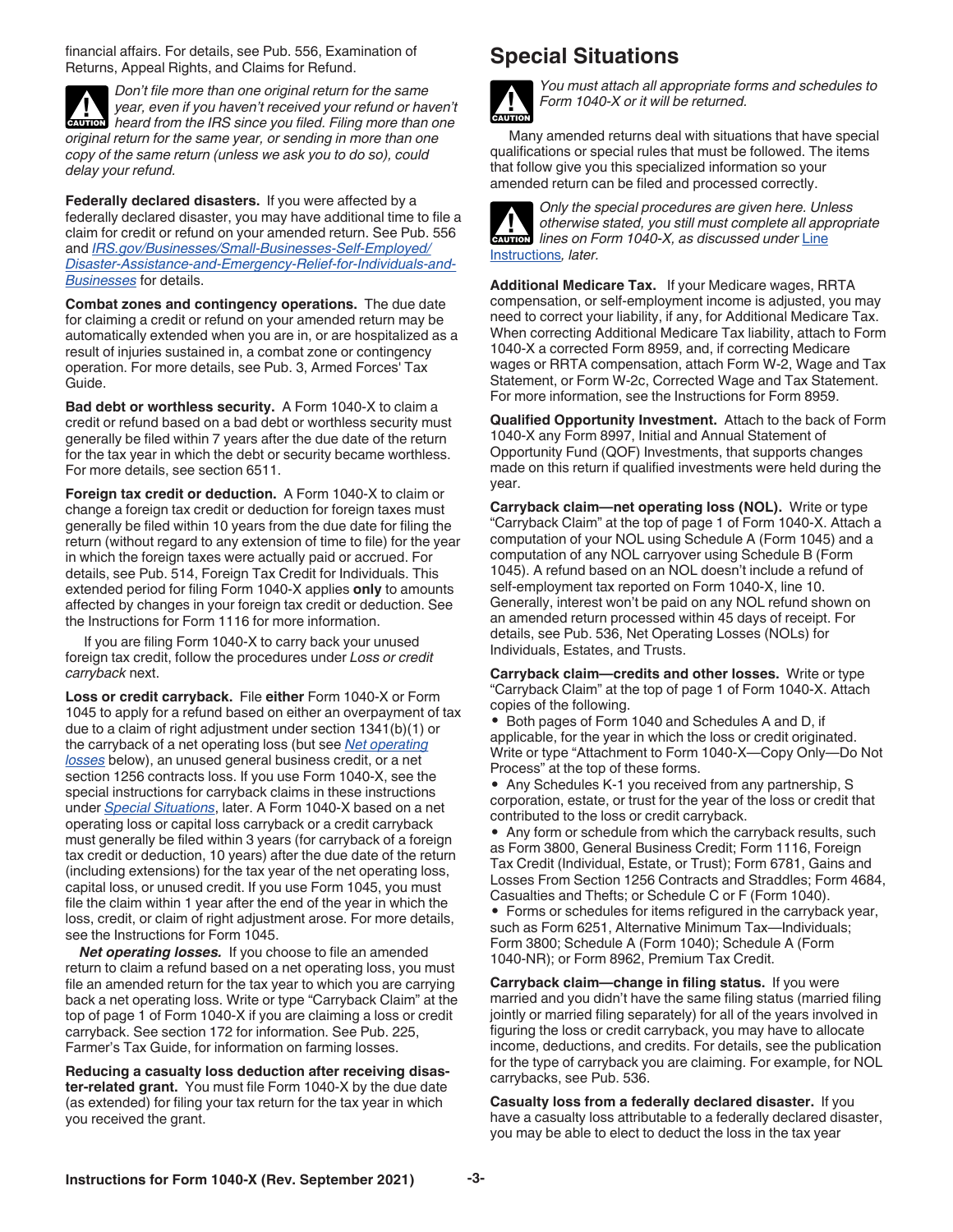<span id="page-3-0"></span>immediately before the tax year the loss was sustained. The election must be made by filing your return or amended return for the preceding year, and claiming your disaster loss on it, no later than 6 months after the due date for filing your original return (without extensions) for the year in which the loss was sustained. For more information about this election, see the instructions for Form 4684 and Rev. Proc. 2016-53, 2016-44 I.R.B. 530, available at *[IRS.gov/irb/2016-44\\_IRB#RP-2016-53](https://www.irs.gov/irb/2016-44_IRB#RP-2016-53)*.

**Deceased taxpayer.** If filing Form 1040-X for a deceased taxpayer, write or type "Deceased," the deceased taxpayer's name, and the date of death across the top of Form 1040-X, page 1.

If you originally filed a joint return and you are filing Form 1040-X to claim a refund with respect to that joint return as a surviving spouse, sign the return and enter "Filing as surviving spouse" in the area where you sign the return. If someone else is the personal representative, he or she must also sign.

*Claiming a refund for a deceased taxpayer.* If you are filing a joint return as a surviving spouse, you only need to file Form 1040-X to claim the refund. If you are a court-appointed personal representative or any other person claiming the refund, file Form 1040-X and attach Form 1310, Statement of Person Claiming Refund Due a Deceased Taxpayer, and any other information required by its instructions. For more details, see Pub. 559, Survivors, Executors, and Administrators.

**Household employment taxes.** If you are correcting an error in the employment taxes for household employees that you reported on a Schedule H previously filed with Form 1040, 1040-SR, 1040-NR, or 1040-SS, attach a corrected Schedule H and include in Part III of Form 1040-X the date the error was discovered. If you filed Formulario 1040-PR, file a Form 1040-X and attach a corrected Anexo H-PR. If you owe tax, pay in full with this return. If you are changing the wages paid to an employee for whom you filed Form W-2, you must also file Form W-2c, Corrected Wage and Tax Statement, and Form W-3c, Transmittal of Corrected Wage and Tax Statements, with the Social Security Administration. For more information, see Pub. 926, for the appropriate year.

**Injured spouse claim.** If you filed a Form 8379 and are filing a Form 1040-X to request an additional refund, and you don't want your portion of the overpayment to be applied (offset) against your spouse's past-due obligation(s), complete and attach another Form 8379 to allocate the additional refund.

**Signing your minor child's return.** If your minor child can't sign the return, either parent can sign the child's name in the space provided. Then, enter "By (your signature), parent for minor child."

**Tax shelters.** If you are amending your return to disclose information for a reportable transaction in which you participated, attach Form 8886, Reportable Transaction Disclosure Statement.

**Wrongfully incarcerated individuals.** Certain amounts you receive due to wrongful incarceration may be excluded from gross income. If you included these amounts in income in a prior year, you may be able to amend your return to claim a refund or credit against your tax. For the latest information, go to *[IRS.gov/](https://www.irs.gov/individuals/wrongful-incarceration-faqs) [Individuals/Wrongful-Incarceration-Faqs](https://www.irs.gov/individuals/wrongful-incarceration-faqs)*.

# **Tracking Your Amended Return**

You should generally allow 8 to 12 weeks for Form 1040-X to be processed. However, in some cases, processing could take up to 16 weeks. Go to *[Where's My Amended Return](https://www.irs.gov/Filing/Individuals/Amended-Returns-(Form-1040-X)/Wheres-My-Amended-Return-1)* on IRS.gov to track the status of your amended return. It can take up to 3 weeks from the date you mail it to show up in our system. You will need to provide the following information.

• Your taxpayer identification number (for most taxpayers, that

- is their social security number).
- Your date of birth. • Your ZIP code or postal code.

# **Specific Instructions Line Instructions**

#### **Calendar or Fiscal Year**

Above your name, enter the calendar year or fiscal year you are amending.

#### **Name, Current Address, and Social Security Number (SSN)**

If you and your spouse are amending a joint return, list your names and SSNs in the same order as shown on the original return. If you are changing from a separate to a joint return and your spouse didn't file an original return, enter your name and SSN first.

**Change of address.** If you have moved since you filed your original return, enter your current address on Form 1040-X.

**P.O. box.** Enter your box number only if your post office doesn't deliver mail to your home.

**Foreign address.** If you have a foreign address, enter the city name on the appropriate line. Don't enter any other information on that line, but also complete the spaces below that line. Don't abbreviate the country name. Follow the country's practice for entering the postal code and the name of the province, county, or state.

**Individual taxpayer identification numbers (ITINs) for aliens.** If you don't have an SSN, but you already have an ITIN, enter it instead of an SSN. If you are a nonresident or resident alien and you don't have or aren't eligible to get an SSN, you must apply for an ITIN. It takes about 7 weeks to get an ITIN. For more information on ITINs, including application, expiration, and renewal, see Form W-7 and its instructions.

#### **Amended Return Filing Status**

Check the box that corresponds to your filing status on this return. You **must** check one box even if you are not changing your filing status. For information about marital status, see Pub. 501, Dependents, Standard Deduction, and Filing Information. If you checked the box for married filing separately, enter your spouse's name in the space provided below the filing status boxes. If this is a change from the filing status on your original return, the following information may apply to you.

**Changing from a separate to a joint return.** Generally, if you file a joint return, both you and your spouse (or former spouse) have joint and several liability. This means both of you are responsible for the tax reported on the return, as well as any understatement of tax that may become due later, and any associated interest or penalties. If one spouse doesn't pay the tax due, the other may have to. However, you may qualify for innocent spouse relief. For details about innocent spouse relief, see Form 8857, Request for Innocent Spouse Relief, or Pub. 971, Innocent Spouse Relief.

**Changing to head of household filing status.** If the qualifying person is a child but not your dependent, enter the child's name in the space provided under the filing status checkboxes. In Part III of Form 1040-X, you should state "Changing the filing status" as a reason for amending your Form 1040 or 1040-SR.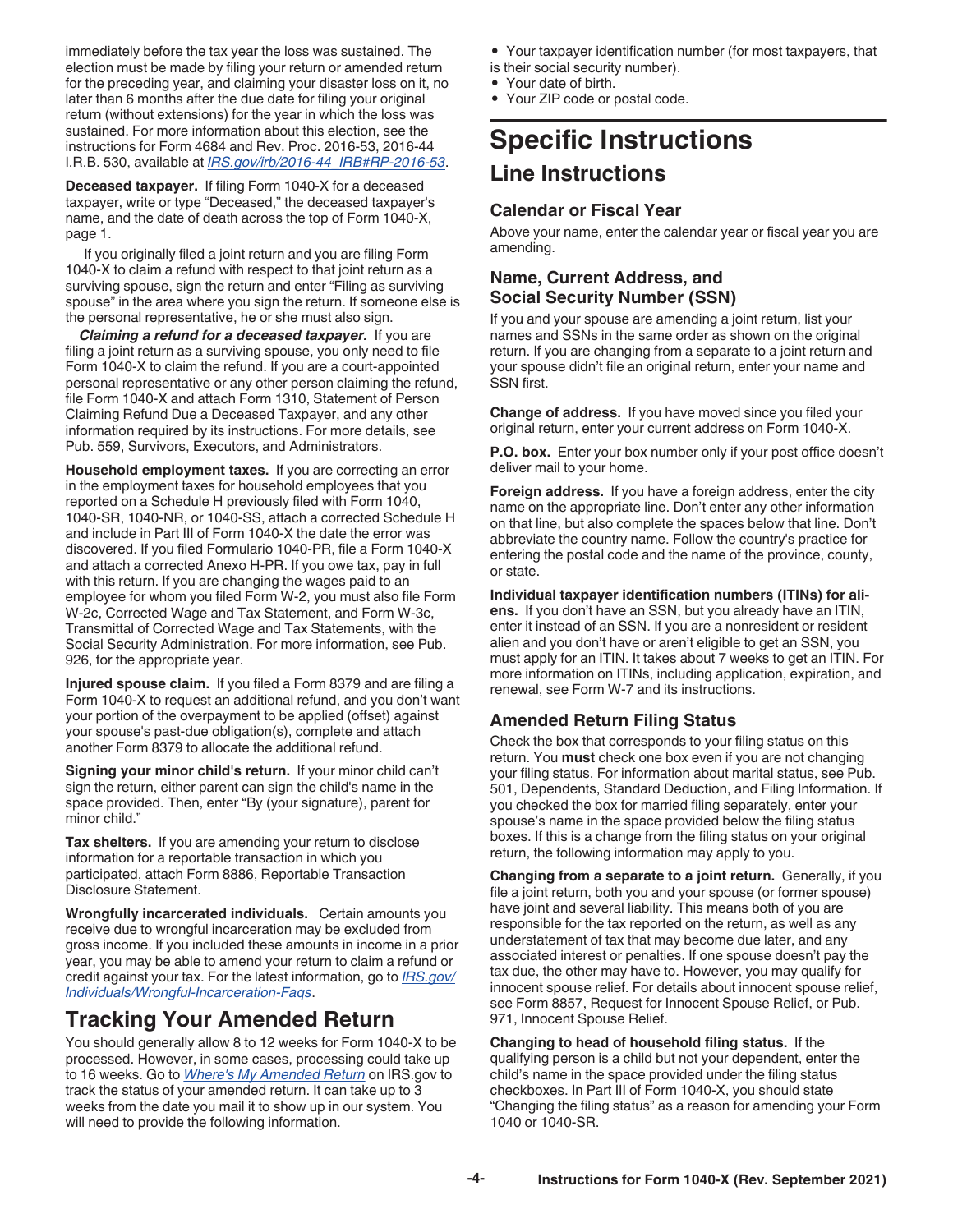<span id="page-4-0"></span>

*Generally, married people can't file as head of household. But for an exception, see Pub. 501.*

**Changing to married filing separately or qualifying widow(er) filing status.** If the qualifying person is a child but not your dependent, enter the child's name in the space provided under the filing status checkboxes. Do **not** enter the child's name anywhere else on the form. In Part III of Form 1040-X, you should state "Changing the filing status" as a reason for amending your Form 1040 or 1040-SR.



*In general, you can't change your filing status from a joint return to separate returns after the due date of the*  **original return to s**<br> **CAUTION** original return.

#### **Lines 1 Through 30—Which Lines To Complete**

References to lines in this section are to lines on your income tax return and to Schedules 1 through 3 (Form 1040) for the year of the return being amended. Before looking at the instructions for specific lines, the following information may point you in the right direction for completing Form 1040-X.

**You need information about income, deductions, etc.** If you have questions such as what income is taxable or what expenses are deductible, the instructions for the form you are amending should help. Also use those instructions to find the method you should use to figure the correct tax. To get prior year forms, schedules, instructions, or publications, download them from *[IRS.gov/FormsPubs](https://www.irs.gov/formspubs)* or call 800-829-3676.

**You are only changing information.** If you aren't changing any dollar amounts you originally reported, but are changing information and the rules in *[Resident and nonresident aliens](#page-1-0)*, earlier, don't apply, do the following in respect of your Form 1040-X.

- Enter the calendar year or fiscal year you are amending.
- Complete name, current address, and SSN (or ITIN, if applicable).

• Complete *Part I*, *Dependents*, on page 2, if you are changing your dependent.

• Check a box in *Part II*, *Presidential Election Campaign Fund*, if applicable.

• Complete *Part III*, *Explanation of Changes*.

• Instead of using Form 1040-X, if applicable, update your information for advance child tax credit payments through the Child Tax Credit Update Portal. For 2021, go to *[IRS.gov/](https://www.irs.gov/credits-deductions/advance-child-tax-credit-payments-in-2021) [ChildTaxCredit2021](https://www.irs.gov/credits-deductions/advance-child-tax-credit-payments-in-2021)* for more information. If applicable for tax years other than 2021, go to IRS.gov and search for the advance child tax credit payments for more information.

**You are changing from a separate to a joint return.** If you and your spouse are changing from separate returns to a joint return, follow these steps.

1. Enter in column A the amounts from your return as originally filed or as previously adjusted (either by you or the IRS).

2. To determine the amounts to enter in column B, combine the amounts from your spouse's return as originally filed (or as previously adjusted) with any other changes you or your spouse are making. If your spouse didn't file an original return, include your spouse's income, deductions, credits, other taxes, etc., in the amounts you enter in column B.

3. Read the instructions for column C to figure the amounts to enter in that column.

4. Both of you must sign and date Form 1040-X.

**You are changing amounts on your original return or as previously adjusted by the IRS.** Because Form 1040-X can be used for so many purposes, it is sometimes difficult to know which part(s) of the form to fill out. Unless specific instructions or rules such as those under *[Resident and nonresident aliens](#page-1-0)*, earlier, apply, follow the rules below when completing your Form

1040-X. • Always complete the top of page 1 through *Amended return filing status*.

• Complete the lines shown in the charts under *Columns A Through C* below according to what you are changing.

• Check a box in *Part II*, *Presidential Election Campaign Fund*, if applicable.

- Complete *Part III*, *Explanation of Changes*.
- Sign and date the form.

#### **Columns A Through C**

**Column A.** Enter the amounts from your original return. However, if you previously amended that return or it was changed by the IRS, enter the adjusted amounts.

**Column B.** Enter the net increase or decrease for each line that you are changing.

Explain each change in Part III. If you need more space, attach a statement. Attach any schedule or form relating to the change. For example, attach Schedule A (Form 1040) if you are amending a 2020 Form 1040 to itemize deductions. If you are amending your return because you received another Form W-2, attach a copy of the new Form W-2. Don't attach items unless required to do so.

**Column C.** To figure the amounts to enter in this column:

- Add the increase in column B to the amount in column A, or • Subtract the decrease in column B from the amount in
- column A.

For any item you don't change, enter the amount from column A in column C.

**Note.** Show any negative numbers (losses or decreases) in columns A, B, or C in parentheses.

**Example.** Sheila originally reported \$21,000 as her adjusted gross income on her 2020 Form 1040. She received another Form W-2 for \$500 after she filed her return. She completes line 1 of Form 1040-X as follows.

|        | Col. A | Col. B | Col. C |
|--------|--------|--------|--------|
| Line 1 | 21,000 | 500    | 21,500 |

Sheila would also report any additional federal income tax withheld on line 12 in column B.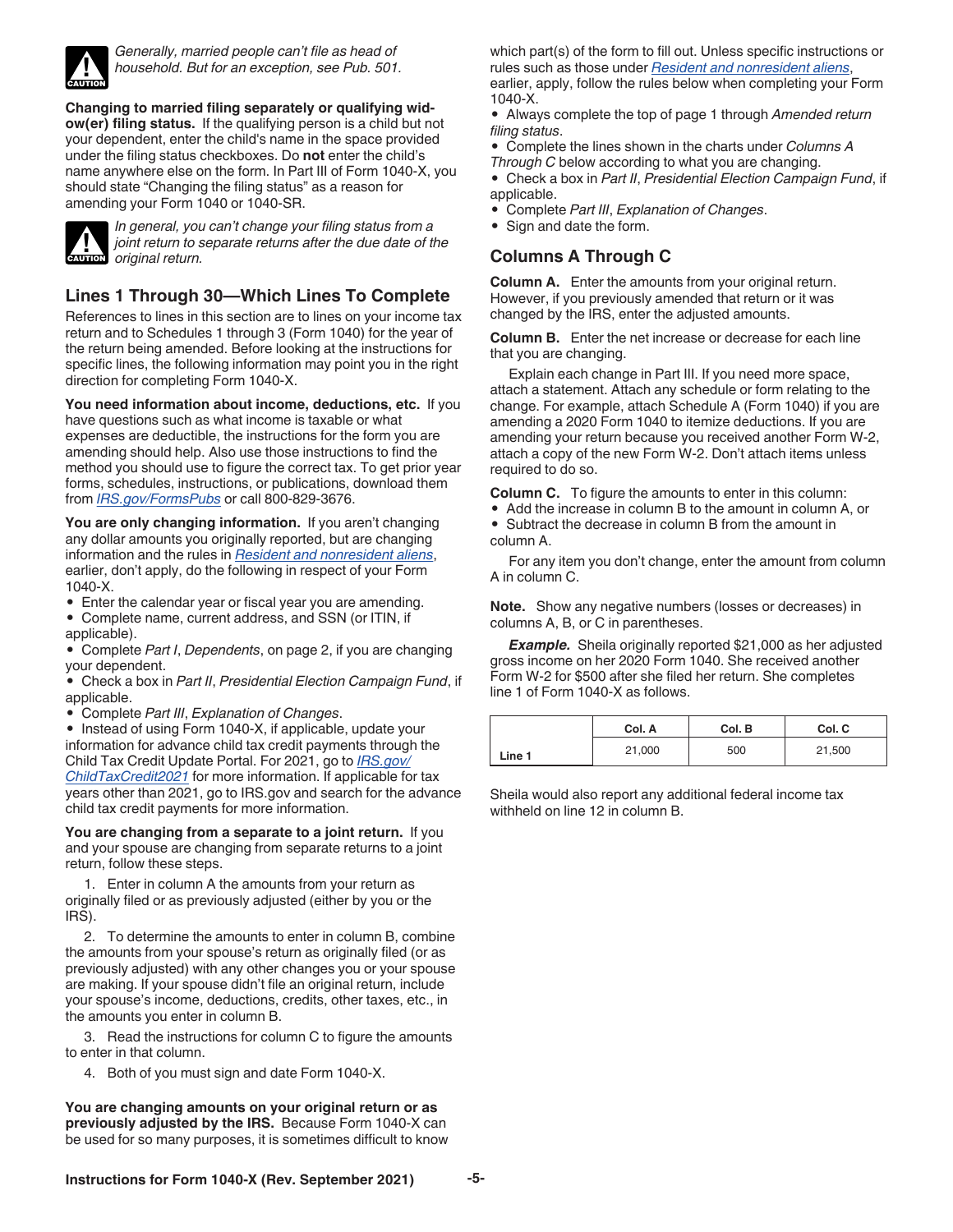<span id="page-5-0"></span>

| See the tax return for the year you are amending to find the<br>corresponding lines on your original return. |                    |  |
|--------------------------------------------------------------------------------------------------------------|--------------------|--|
| IF you are changing only<br>THEN complete Form 1040-X                                                        |                    |  |
| <b>Filing Status</b>                                                                                         | $l$ ines $1-23$    |  |
| Income                                                                                                       | Lines $1-23$       |  |
| Adjustments to income                                                                                        | $l$ ines $1-23$    |  |
| Itemized or standard deductions                                                                              | $l$ ines $1-23$    |  |
| Qualified business income<br>deduction                                                                       | $l$ ines $4b - 23$ |  |
| Tax before credits                                                                                           | I ines 5-23        |  |
| Nonrefundable credits                                                                                        | $l$ ines 6-23      |  |
| Other taxes                                                                                                  | $l$ ines 6-23      |  |
| Payments and refundable credits                                                                              | l ines 11-23       |  |

#### **Income and Deductions**

#### **Line 1—Adjusted Gross Income**

Enter your adjusted gross income (AGI), which is the total of your income minus certain deductions (adjustments). Any change to the income or adjustments on the return you are amending will be reflected on this line.

A change you make to your AGI can cause other amounts to increase or decrease. For example, depending on the tax year, changing your AGI can change your:

• Credit for child and dependent care expenses, child tax credit, education credits, retirement savings contributions credit, or premium tax credit;

• Allowable charitable contributions deduction or the taxable amount of social security benefits; or

• Total itemized deductions.

If you change your AGI, refigure the items listed above (if applicable), and any other deduction or credit you are claiming that has a limit based on AGI.

Complete and attach any applicable forms and schedules to support the amounts you refigured.

**Correcting your wages or other employee compensation.**  Attach a copy of all additional or corrected Forms W-2 you received after you filed your original return. Also attach any additional or corrected Forms 1099-R, Distributions From Pensions, Annuities, Retirement or Profit-Sharing Plans, IRAs, Insurance Contracts, etc., that show federal income tax withheld.

**Changing your IRA deduction.** In Part III of Form 1040-X, enter "IRA deduction" and the amount of the increase or decrease. If changing from a deductible to a nondeductible IRA contribution, also complete and attach Form 8606, Nondeductible IRAs.

#### **Line 2—Itemized Deductions or Standard Deduction**

**Itemized deductions.** If you itemized your deductions, enter in column A the total from your original Schedule A or your deduction as previously adjusted by the IRS. If you are now

itemizing your deductions instead of using the standard deduction, or you have changed the amount of any deduction, or your AGI limitations have changed any deduction, attach a copy of the corrected Schedule A to this amended return.

**Standard deduction.** If you are using the standard deduction, enter the amount for your filing status for the year you are amending. Remember that the standard deduction for all years can be increased for the age and/or blindness of the taxpayer(s).

**Charitable deduction.** If you are taking the standard deduction, you may be able to claim a charitable deduction for certain cash contributions. Include on line 2 with your standard deduction amount your charitable deduction, if any, for cash contributions that you are allowed to take with your standard deduction. Information on this charitable deduction will be in the tax return instructions for the year of the return you are amending if the deduction is available for that year.

**TIP**

*If you had a net qualified disaster loss and you elect to increase your standard deduction by the amount of your net qualified disaster loss, use Schedule A to figure your standard deduction. Qualified disaster loss refers to losses arising from certain disasters. For more information, see the Instructions for Form 4684 and the Instructions for Schedule A filed with your original return for the tax year of the return you are amending.*

#### **Line 4a—Reserved for future use**

This line is reserved for future use. Do **not** enter an amount on this line.

#### **Line 4b—Qualified Business Income Deduction**

See the instructions for the year of the form you are amending. Also see the instructions for Forms 8995 and 8995-A for more information for figuring and reporting your qualified business income deduction.

#### **Line 5—Taxable Income**

If the taxable income on the return you are amending is \$0 and you have made changes on Form 1040-X, line 1, 2, or 4b, enter on line 5, column A, the actual taxable income instead of \$0. Enclose a negative amount in parentheses.

**Example.** Margaret showed \$0 taxable income on her original return, even though she actually had a loss of \$1,000. She later discovered she had additional income of \$2,000. Her Form 1040-X, line 5, would show (\$1,000) in column A, \$2,000 in column B, and \$1,000 in column C. If she failed to take into account the loss she actually had on her original return, she would report \$2,000 in column C and possibly overstate her tax liability.

#### **Tax Liability**

#### **Line 6—Tax**



*Include on line 6 the amount you reported on Schedule 2 (Form 1040), line 3, for the year you are amending.*

Figure the tax on your taxable income shown on line 5, column C. Generally, you will use the method(s) you used to figure the tax on your original return. However, you may need to change to a different method if, for example, you amend your return to include or change the amount of certain types of income, such as capital gains or qualified dividends.

See the instructions for the income tax return you are amending to find the appropriate method(s), tax table, and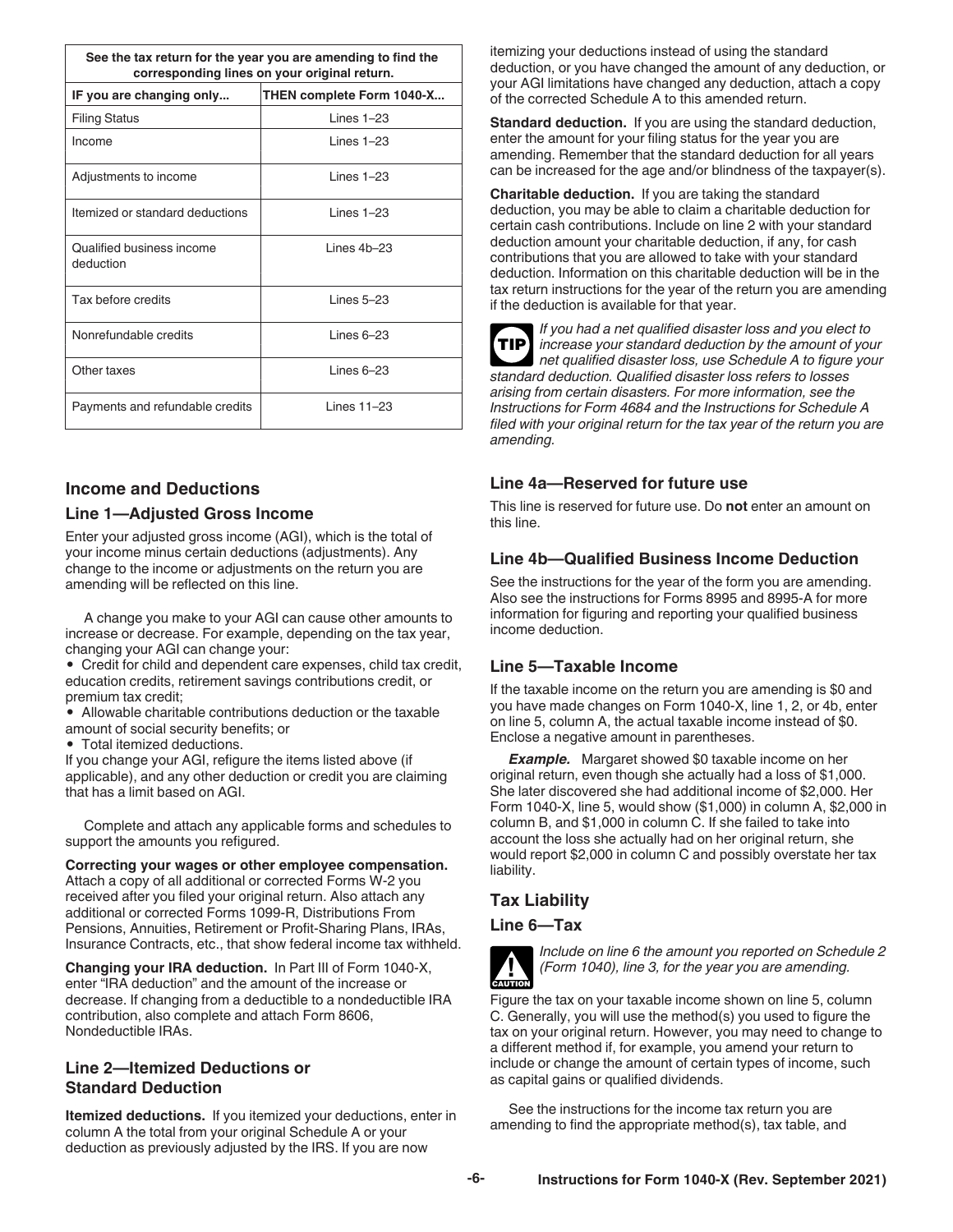<span id="page-6-0"></span>worksheet, if necessary. Indicate the method(s) you used to figure the tax entered on line 6, as shown in the chart below.

Attach the schedule or form(s), if any, that you used to figure your revised tax. Don't attach worksheets.

| IF you figured the corrected tax using                          | THEN enter on the<br>dotted line on<br>line 6 |
|-----------------------------------------------------------------|-----------------------------------------------|
| <b>Tax Table</b>                                                | Table                                         |
| <b>Tax Computation Worksheet</b>                                | <b>TCW</b>                                    |
| Schedule D Tax Worksheet                                        | Sch D                                         |
| Schedule J (Form 1040)                                          | Sch J                                         |
| Qualified Dividends and Capital Gain<br><b>Tax Worksheet</b>    | <b>ODCGTW</b>                                 |
| Foreign Earned Income Tax Worksheet                             | <b>FFITW</b>                                  |
| Form 8615, Tax for Certain Children Who<br>Have Unearned Income | F8615                                         |

*Any changes you made to Form 1040-X, lines 1 through 6, may affect the amount of or cause you to owe*  **Alternative Minimum Tax. See the instructions for the amount of**  $\alpha$  **cause you to owe** *form and year you are amending.*

#### **Line 7—Nonrefundable Credits**

Enter your total nonrefundable credits in column A. Nonrefundable credits are those that reduce your tax, but any excess isn't refunded to you.

If you made any changes to Form 1040-X, lines 1 through 6, be sure to refigure your original credits. Attach the appropriate forms for the credits you are adding or changing.

**Credit for qualifying children and other dependents.** If you are amending a return with a retroactive claim of the child tax credit, you must have an SSN valid for employment issued for the child before the due date for filing the return you are amending, including extensions. If you amending a return with a retroactive claim of the credit for other dependents, the dependent you claim must have been issued an SSN, ITIN, or ATIN on or before the due date for filing the return you are amending, including extensions. Your child tax credit may be refundable. For additional information, see Schedule 8812 (Form 1040) and its instructions for the year of the tax return you are amending. If amending a 2019 or 2020 return, also see Pub. 972 for 2019 or 2020, respectively.

#### **Line 9—Reserved for future use**

This line is reserved for future use. Do **not** enter an amount on this line.

#### **Line 10—Other Taxes**

Enter in column A the amount you reported on the line for **total other taxes** from Schedule 2 (Form 1040) for the year you are amending.

If you made any changes to Form 1040-X, lines 1 through 6, you may need to refigure other taxes that were included in the same section on your original return.

#### **Payments**

#### **Line 12—Withholding**

In column A, enter from the return you are amending any federal income tax withheld and any excess social security and tier 1 RRTA tax withheld (SS/RRTA).

If you are changing your withholding or excess SS/RRTA, attach to the front of Form 1040-X a copy of all additional or corrected Forms W-2 you received after you filed your original return. Also attach additional or corrected Forms 1099-R that show any federal income tax withheld.

#### **Line 13—Estimated Tax Payments**

In column A, enter the estimated tax payments you claimed on your original return. If you filed Form 1040-C, U.S. Departing Alien Income Tax Return, include on this line the amount you paid as the balance due with that return. Also include any of your prior year's overpayment that you elected to apply to estimated tax payments for the year you are amending.

#### **Line 14—Earned Income Credit (EIC)**

Enter the amount you reported on the line for the earned income credit on Form 1040, or 1040-SR for the year you are amending in column A. If you are amending your return to claim the EIC and you have a qualifying child, attach Schedule EIC (Form 1040). If you changed the amount on line 1 or line 5, the amount of any EIC you claimed on your original return may change. For more information regarding the earned income credit, see Pub. 596 for the year you are amending.

If you are amending your EIC based on a nontaxable combat pay election, enter "nontaxable combat pay" and the amount in Part III of Form 1040-X.

**SSN required.** If you didn't have an SSN on or before the due date of your return for the tax year being amended (including extensions), you can't claim the EIC on your amended return. Also, if a child didn't have an SSN on or before the due date of your return for the tax year being amended (including extensions), you can't count that child as a qualifying child in figuring the EIC on your amended return.

#### **Line 15—Refundable Credits**

A refundable credit can give you a refund for any part of a credit that is more than your total tax. Enter, in column A, the total of the refundable credits from Schedule 8812 (Form 1040), Form 8863, the recovery rebate (as applicable), and Schedule 3 (Form 1040) for the year you are amending. Check as applicable the boxes for Schedule 8812 (Form 1040), and Forms 2439, 4136, 8885, 8863, and 8962.

If you are amending your return to claim or change a refundable credit, attach the appropriate schedule(s) or form(s). In addition, in the blank area after "other (specify)" , list all of your refundable credits for which there is not a check box. Include the form number for the credit if there is one.

**SSN required.** If you are amending a return with a retroactive claim of the refundable child tax credit or the additional child tax credit, you must have an SSN valid for employment issued for the child before the due date for filing the return, including extensions. For additional information, see Schedule 8812 (Form 1040) and its instructions for the year of the tax return you are amending. If amending a 2019 or 2020 return, also see Pub. 972 for 2019 or 2020, respectively.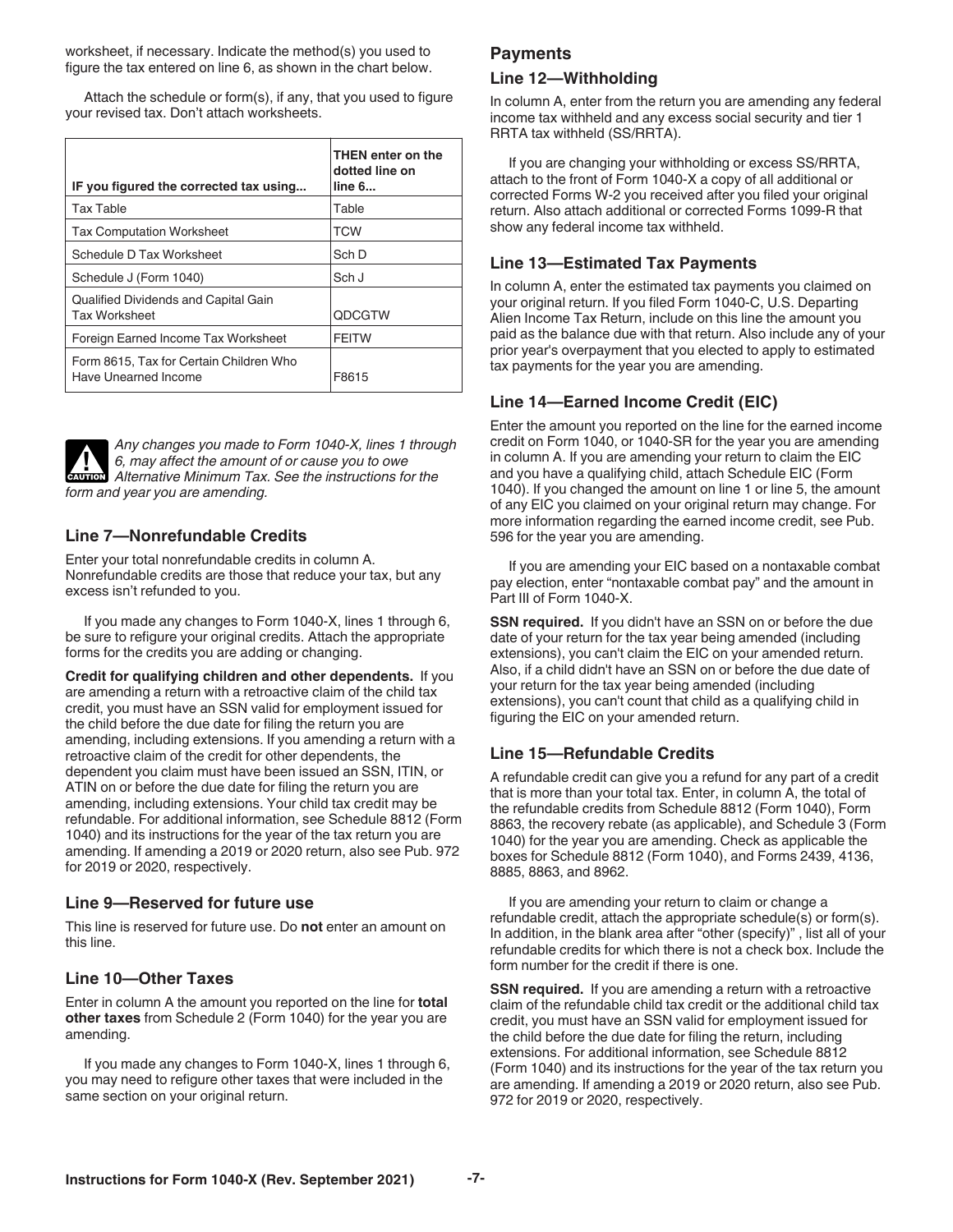#### <span id="page-7-0"></span>**Line 16—Amount Paid With Extension or Tax Return**

On this line, enter the total of the following amounts.

• Any amount paid with your request for an extension on Form 4868, Application for Automatic Extension of Time To File U.S. Individual Income Tax Return, or Form 2350, Application for Extension of Time To File U.S. Income Tax Return. Also include any amount paid electronically in connection with an extension of time to file, but don't include the convenience fee you were charged.

• The amount you paid with your original return, regardless of method. Also include any additional payments you made after it was filed. However, don't include payments of interest or penalties, or the convenience fee you were charged.

**Example.** Dillon is filing Form 1040-X to amend his 2020 tax return. He sent a check for \$1,500 with his original return, reflecting a payment of \$1,400 in taxes and a \$100 estimated tax penalty. When completing Form 1040-X, Dillon enters \$1,400 on line 16 (the check sent with the original return minus the \$100 penalty).

#### **Line 17—Total Payments**

Include in the total on this line any amounts from Form 8689, Allocation of Individual Income Tax to the U.S. Virgin Islands, that are being included in a total on a line on Form 1040. For example, in 2019, this was the amounts on lines 40 and 45; and in 2020 and 2021, it was the amounts on lines 41 and 46. Enter "USVI" and the amount on the dotted line next to line 17 of your Form 1040-X.

#### **Refund or Amount You Owe**

The purpose of this section is to figure the additional tax you owe or excess amount you have paid (overpayment). All of your payments (for the tax year you are amending) received up to the date of this amended return are taken into account, as well as any overpayment on your original return or after adjustment by the IRS. It is as if you were using the new information to complete your original return. If the results show a larger overpayment than before, the difference between the two becomes your new overpayment. You can choose to receive the refund or apply it to your estimated tax for the following year. In either case, it can be used by the IRS to pay other federal or state debts that still exist. If the results show that you owe, it is because you don't have enough additional withholding or because filing your original return with the information you have now would have resulted in a smaller overpayment or a balance due.

#### **Line 18—Overpayment**

Enter the overpayment from your original return. If your original return was changed by the IRS and the result was an additional overpayment of tax, also include that amount on line 18. Don't include interest you received on any refund. Any additional refund you are entitled to on Form 1040-X will be sent separately from any refund you haven't yet received from your original return.

#### **Line 19—Amount Available To Pay Additional Tax**

If line 18 is larger than line 17, line 19 will be negative. You will owe additional tax. To figure the amount owed, treat the amount on line 19 as positive and subtract it from the amount on line 11. Enter the result on line 20.

#### **Line 20—Amount You Owe**

See the "Amount you owe" section in your income tax return instructions or go to *[IRS.gov/Payments](https://www.irs.gov/payments)* for payment options.



*If you elected to apply any part of an overpayment on your original return to your next year's estimated tax, you can't reverse that election on your amended return.*

#### **Line 22—Overpayment Received as Refund**

If the IRS doesn't use your overpayment to pay past due federal or state debts, the refund amount on line 22 will be sent separately from any refund you claimed on your original return (see the instructions for line 18). We will figure any interest and include it in your refund.

You will receive a check for any refund due to you. A refund on an amended return **can't** be deposited directly to your bank account.

#### **Line 23—Overpayment Applied to Estimated Tax**

Enter on line 23 the amount, if any, from line 21 you want applied to your estimated tax for next year. Also enter that tax year in the space provided. No interest will be paid on this amount.

You will be notified if any of your overpayment was used to pay past due federal or state debts so that you will know how much was applied to your estimated tax.



*You can't change your election to apply part or all of the overpayment on line 21 to next year's estimated tax.*

# **Part I—Dependents**

#### **Lines 24, 28, and 29—Reserved for future use**

These lines are reserved for future use. Do **not** enter an amount on these lines.

#### **Line 30—Dependents**

List **all** dependents claimed on this amended return. This includes:

• Dependents claimed on your original return who are still being claimed on this return, and

• Dependents not claimed on your original return who are being added to this return.

See *Dependents* in the instructions for the tax return for the year you are amending, for more information.



*If applicable, update your information for advance child tax credit payments through the Child Tax Credit Update Portal. For 2021, go to [IRS.gov/ChildTaxCredit2021](https://www.irs.gov/credits-deductions/advance-child-tax-credit-payments-in-2021) for more information. If applicable for tax years other than 2021, go to IRS.gov and search for the advance child tax credit payments for more information.*

# **Part II—Presidential Election Campaign Fund**

You can use Form 1040-X to have \$3 go to the Presidential Election Campaign Fund if you (or your spouse on a joint return) didn't do so on your original return. This must be done within 201/2 months after the original due date for filing the return. A previous designation of \$3 to the fund can't be changed.

# **Part III—Explanation of Changes**

The IRS needs to know **why** you are filing Form 1040-X. For example, you: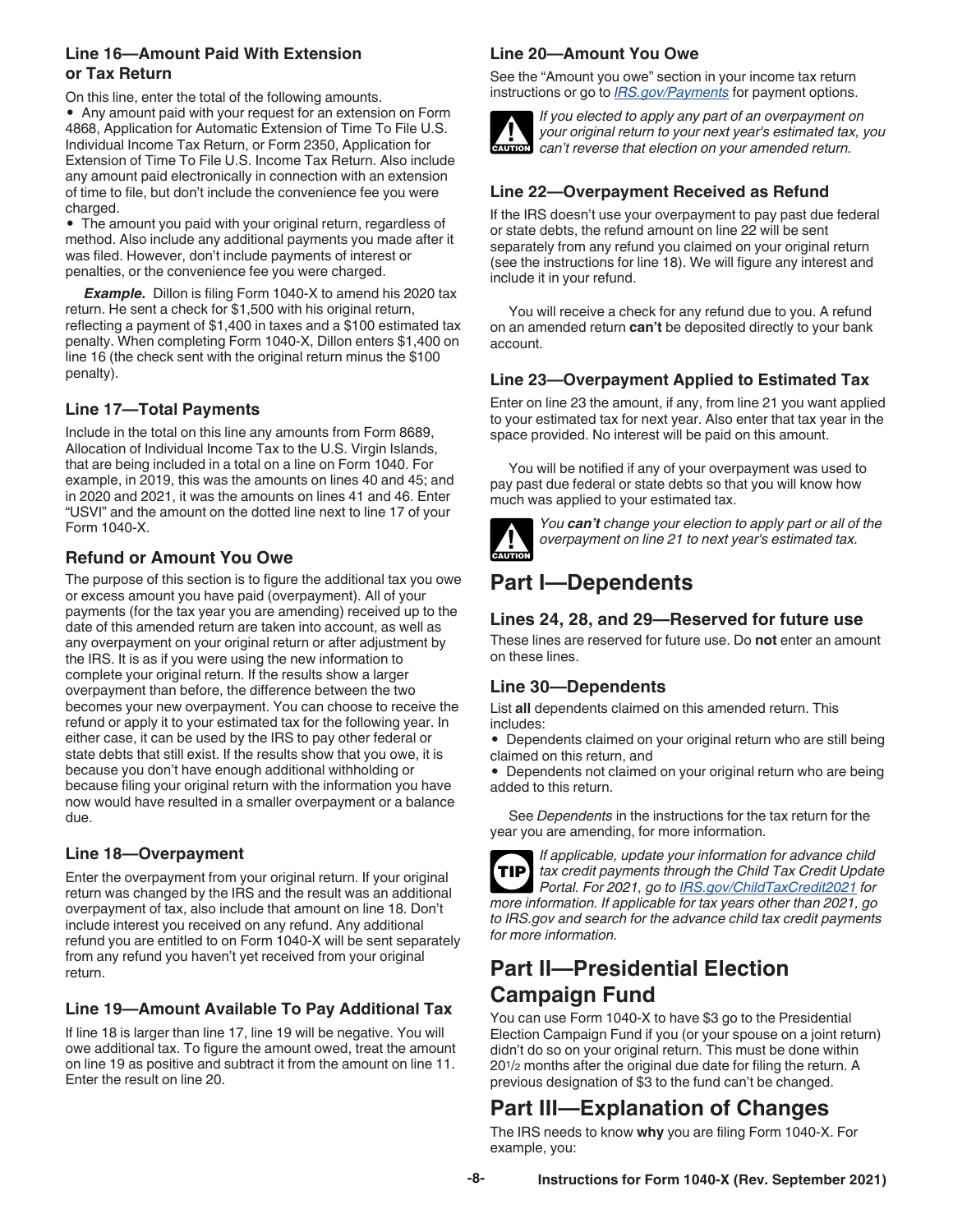<span id="page-8-0"></span>• Received another Form W-2 after you filed your return,

• Forgot to claim the child tax credit or the credit for other dependents,

• Changed your filing status from qualifying widow(er) to head of household,

• Are carrying a credit to an earlier year, or

• Are claiming a tax benefit from recently enacted legislation for disaster relief.

# **Sign Your Return**

Form 1040-X isn't considered a valid return unless you sign it in accordance with the requirements in these instructions. If you are filing an amended joint return, your spouse must also sign. If your spouse can't sign the return, see Pub. 501. Be sure to date your return and enter your occupation(s). If you have someone prepare your amended return, you are still responsible for the correctness of the amended return. If your amended return is signed by a representative for you, you must have a power of attorney attached that specifically authorizes the representative to sign your amended return. To do this, you can use Form 2848. If you are filing an amended joint return as a surviving spouse, see *Death of a Taxpayer* in the instructions for your original tax return.

# **Paid Preparer**

Generally, anyone you pay to prepare your return must sign it and include their Preparer Tax Identification Number (PTIN) in the space provided. The preparer must give you a copy of the return for your records. Someone who prepares your return but doesn't charge you shouldn't sign.

# **Assembling Your Return**

Assemble any schedules and forms behind Form 1040-X in the order of the "Attachment Sequence No." shown in the upper-right corner of the schedule or form. If you have supporting statements, arrange them in the same order as the schedules or forms they support and attach them last. Don't attach a copy of your original return, correspondence, or other items unless required to do so.

Attach to the front of Form 1040-X:

• A copy of any Form W-2, Form W-2c, or Form 2439, Notice to Shareholder of Undistributed Long-Term Capital Gains, that supports changes made on this return;

• A copy of any Form W-2G, Certain Gambling Winnings, or Form 1099-R that supports changes made on this return, but only if tax was withheld; and

• A copy of any Form 1042-S, Foreign Person's U.S. Source Income Subject to Withholding; Form SSA-1042S, Social Security Benefit Statement (Nonresident Aliens); Form RRB-1042S, Payments by the Railroad Retirement Board (Nonresident Aliens); or Form 8288-A, Statement of Withholding on Dispositions by Foreign Persons of U.S. Real Property Interests, that supports changes made on this return.

Attach to the back of Form 1040-X any Form 8805, Foreign Partner's Information Statement of Section 1446 Withholding Tax, that supports changes made on this return.

If you owe tax and you don't want to pay electronically, enclose (don't attach) your check or money order in the envelope with your amended return. See *[Line 20](#page-7-0)*, earlier.

# **Where To File**



*The filing address instructions for the prior revision of Form 1040-X dated January 2020 may still be used for calendar year 2021.*

If you are amending your return because of any of the situations listed next, use the corresponding address.

| IF you are filing                  | <b>THEN mail Form 1040-X</b>                                                    |
|------------------------------------|---------------------------------------------------------------------------------|
| Form 1040-X:                       | and attachments to:                                                             |
| In response to a notice you        | The address shown                                                               |
| received from the IRS              | in the notice                                                                   |
| With Form 1040-NR or<br>1040-NR-EZ | Department of the Treasury<br>Internal Revenue Service<br>Austin, TX 73301-0215 |

If none of the situations listed above apply to you, mail your amended return to the Internal Revenue Service Center shown next that applies to you.

| IF you live in:                                                                                                                                                                                                                                                                                                                                 | THEN mail Form 1040-X<br>and attachments to:                                         |
|-------------------------------------------------------------------------------------------------------------------------------------------------------------------------------------------------------------------------------------------------------------------------------------------------------------------------------------------------|--------------------------------------------------------------------------------------|
| Alabama, Arizona, Arkansas,<br>Colorado, Florida, Georgia,<br>Louisiana, Mississippi, Nevada,<br>New Mexico, Oklahoma, or Texas                                                                                                                                                                                                                 | Department of the Treasury<br>Internal Revenue Service<br>Austin, TX 73301-0052      |
| Alaska, California, Hawaii, Idaho,<br>Michigan, Montana, North Dakota,<br>Ohio, Oregon, South Dakota,<br>Utah, Washington, or Wyoming                                                                                                                                                                                                           | Department of the Treasury<br>Internal Revenue Service<br>Ogden, UT 84201-0052       |
| Connecticut, Delaware, District of<br>Columbia, Illinois, Indiana, Iowa,<br>Kansas, Kentucky, Maine,<br>Maryland, Massachusetts,<br>Minnesota, Missouri, Nebraska,<br>New Hampshire, New Jersey,<br>New York. North Carolina.<br>Pennsylvania, Rhode Island,<br>South Carolina. Tennessee.<br>Vermont, Virginia, West Virginia,<br>or Wisconsin | Department of the Treasury<br>Internal Revenue Service<br>Kansas City, MO 64999-0052 |
| A foreign country, U.S. possession<br>or territory*; or use an APO or FPO<br>address, or file Form 2555,<br>2555-EZ, or 4563; or are a<br>dual-status alien                                                                                                                                                                                     | Department of the Treasury<br>Internal Revenue Service<br>Austin, TX 73301-0215      |
|                                                                                                                                                                                                                                                                                                                                                 |                                                                                      |

\*If you live in American Samoa, Puerto Rico, Guam, the U.S. Virgin Islands, or the Northern Mariana Islands, see Pub. 570.

**Private delivery services.** Taxpayers can use certain private delivery services (PDS) designated by the IRS to meet the "timely mailing as timely filing" rule for tax returns. Go to *[IRS.gov/PDS](https://www.irs.gov/filing/private-delivery-services-pds)* for the current list of designated services.

The PDS can tell you how to get written proof of the mailing date.

For the IRS mailing address to use if you're using PDS, go to *[IRS.gov/PDSStreetAddresses](https://www.irs.gov/filing/submission-processing-center-street-addresses-for-private-delivery-service-pds)*.



*Private delivery services can't deliver items to P.O. boxes. You must use the U.S. Postal Service to mail any item to an IRS P.O. box address.*

# **Paperwork Reduction Act Notice**

We ask for the information on this form to carry out the Internal Revenue laws of the United States. You are required to give us the information. We need it to ensure that you are complying with these laws and to allow us to figure and collect the right amount of tax.

**Instructions for Form 1040-X (Rev. September 2021) -9-**